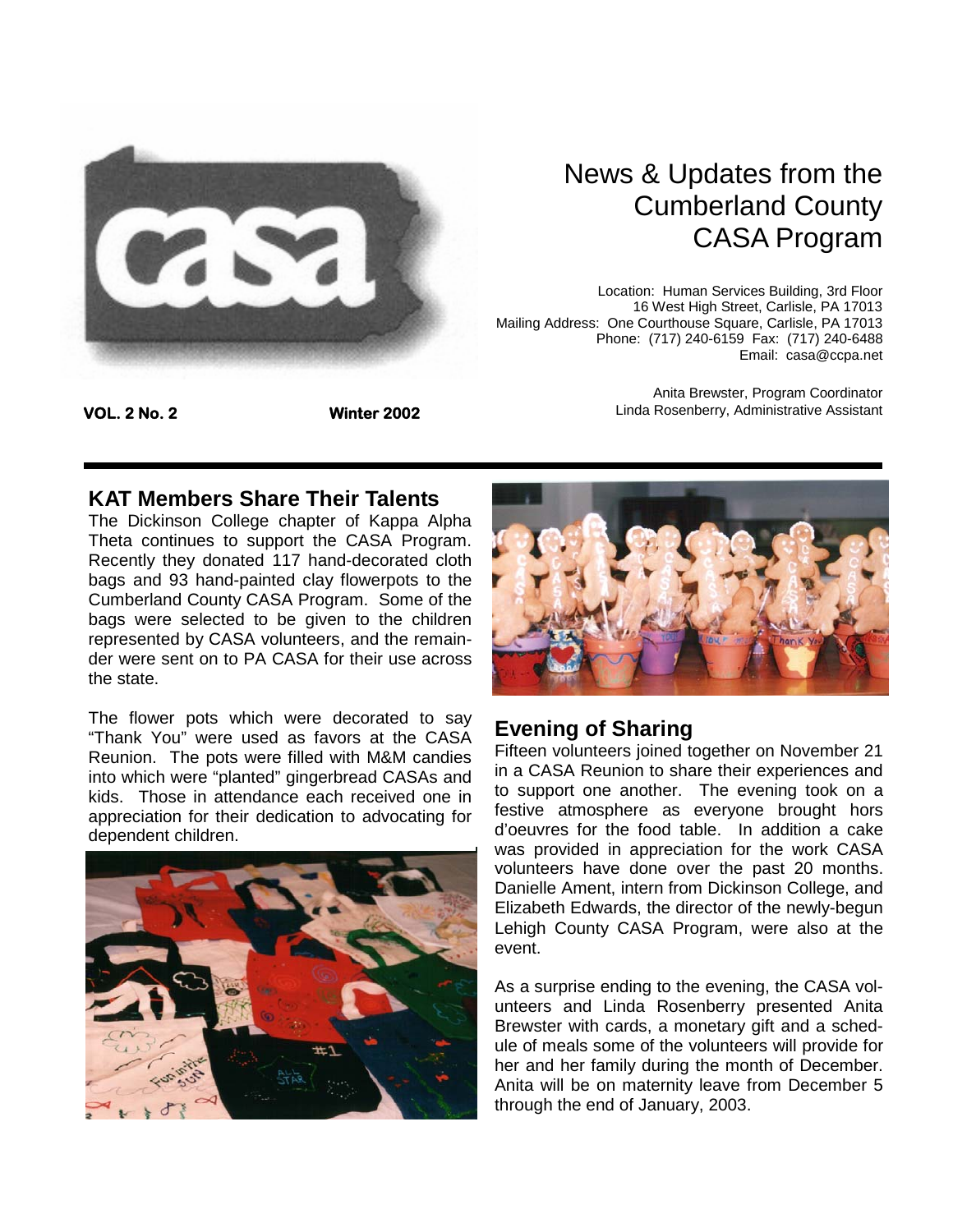## **Meet the Fifth Corps of CASA Volunteers**

**Wanda Blumenschein** is a life-long native of Cumberland County's neighbor, Perry County. She loves living in the country there and takes all the jokes good-naturedly (and she is sure she has heard them all). Wanda has been married for thirty years, and has 3 grown children and a 5 year old grandson. She has had several parttime jobs over the years, including bank teller, customer service representative for an insurance company, and delivery person for a florist. Her real job is helping her husband Gary for the last 28 years with their plumbing and heating business. They enjoy riding Harley motorcycles on weekends together. Wanda also enjoys reading, cooking, and spending time with her grandson, Brent. Just recently her husband brought home a Jack Russell terrier puppy, which he named Harley. The puppy takes way more work than Wanda cares to say.

**Shannon Failor** has lived in the Carlisle area since she was 10. Beginning at the age of 16 she went to drug and alcohol rehabilitation for 2 years, and has 12 years of sobriety since. Shannon is the mother of 2 children and has been married almost 5 years. She has been an active volunteer for about 6 years, and received the Volunteer of the Year Award from Governor Ridge, the Exceptional Volunteer Award from Cumberland County, and the Breakthrough Achievement/ Outstanding Performance Award from Dale Carnegie for work she did with Communities That Care. Because of a new job as a data security analyst for Highmark Blue Cross/Blue Shield, Shannon had to cut back her volunteer work for awhile, but she is ready now to begin volunteering again, this time as an advocate for children. She is also currently working on an associates degree in social science at HACC.



## **Swearing–In Ceremony**

The Honorable Edward E. Guido, dependency judge, conducted the most recent swearing-in ceremony for CASA volunteers on November 5, in Courtroom 5. Pictured left to right with the judge are Anita Brewster, CASA Coordinator, and Shannon Failor and Wanda Blumenschein, the newest volunteers. When Shannon and Wanda are assigned as advocates for children in foster care, they will receive court orders giving them the authority to, as Judge Guido says, "be the eyes and ears of the court."



While the CASA Program is excited to welcome Wanda Blumenschein and Shannon Failor, we are somewhat concerned about the shrinking number of available trained volunteers who can advocate for the children who are depending on the court system to find them safe, nurturing, and permanent homes. Although 28 volunteers have been trained, for a variety of reasons only 23 remain active at this time.

The staff and volunteers of the CASA Program would love to speak about the work and opportunities of the CASA concept to any civic organizations, churches, or other interested groups. If you would like to schedule a presentation or share a possible resource for such a presentation, please contact the CASA office by phone at 240-6159 or by email at casa@ccpa.net.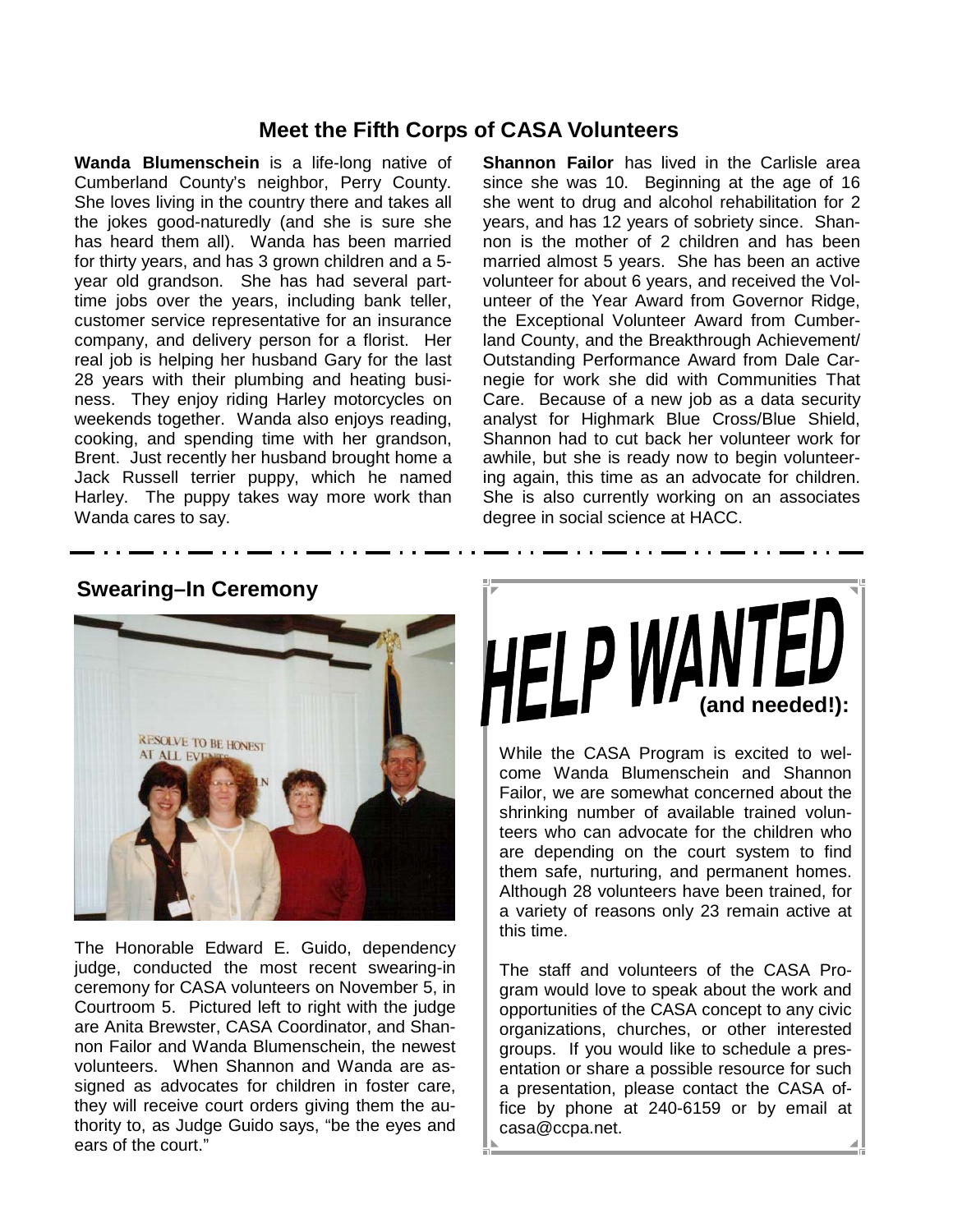

many voices of the CASA network, along with other child advocates, will share experiences and ideas that will be helpful to attendees when they return to their own communities. They will learn some of the recent innovative approaches in the areas of substance abuse, sexual abuse, and the court system. The potential impact of welfare reform on our children will also be examined.

The conference is open to anyone with a heart for helping children.

For more information on cost and registration, please contact the CASA office (240-6159).

### **Questions & Answers**

霥

象

象

霥

最永

象 象

衆

最来る

象

最来り

秉

象

Many people have asked about the role and responsibilities of CASA volunteers. A Question and Answer Session is planned in mid-February to talk about the CASA Program. The CASA office staff, as well as CASA volunteers, will be on hand to field any questions which persons might have who are interested in exploring the possibility of becoming involved with CASA. Some of the topics to be addressed will be what makes a good CASA, how much time volunteering takes, and what training is required to be part of the CASA Program. Details of the evening event will be announced later.

## **CASA On the Air**

On Thanksgiving, ABC27 News aired a short feature on the CASA Program. Deb Pinkerton of the station's newsroom interviewed both an adoptive family and the Cumberland County CASA volunteer, Judie Updike, who advocated for the child. The Cumberland County CASA office is extremely grateful to ABC27 News and Deb Pinkerton for helping us spread the word on the valuable work CASA volunteers are doing. Also, thanks to Carol Sprecher who initiated the contact with the television station when Ms. Pinkerton noticed Carol's CASA pin which she wears regularly.

### **Dickinson Intern**

The CASA office continues to benefit from arrangements made with Dickinson College. Since September, Danielle Ament has worked as an intern in the office and also assisted Anita Brewster during the fall training session. Danielle is a senior at Dickinson College, majoring in English, with a Spanish minor. She will also receive a certificate in law. Danielle has had prior experience interning at family court in Delaware, as well as volunteering both at a home for young adults with disabilities and at a shelter for abused women. Her interests, experiences, and abilities will serve her well in her planned career as a lawyer.

## **Volunteerism at Its Best**

Since January 2002, 15 CASA volunteers have logged over 800 hours of time. By giving an average of about 1 hour per week, these individuals have been able to impact the lives of the 30 children for whom they advocate in substantial and life-changing ways.

**\* Note: volunteer hours for the remainder of 2002 are now due in the CASA office.**